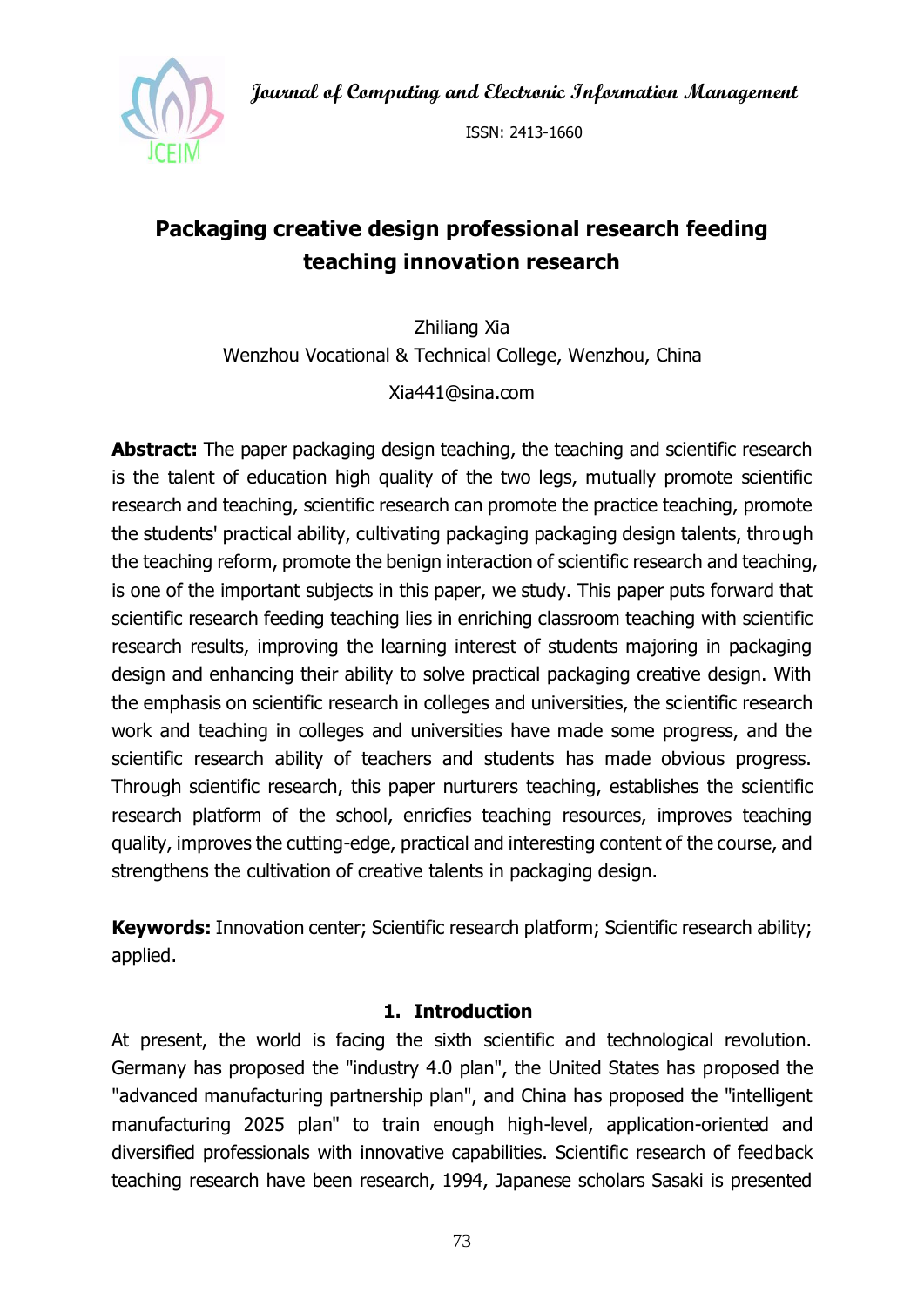based on the service society industrial packaging and packaging engineering discipline structure system to effectively promote the development of the theory and practice teaching, Chinese scholars put forward the construction of packaging engineering specialty course system of science, training to meet the needs of packaging industry, packaging professional talents with engineering practice ability, from the view of the entire lifecycle of product packaging design, packaging design discipline connotation, strengthening packaging design education practice. MAO ying of tianjin university of commerce thinks that to perfect the university scientific research feeds back the teaching, to the university teacher establishes the encouragement, the safeguard mechanism; Wang hong and li yuhong's scientific research feedback teaching is mainly reflected in the cultivation plan, the construction and improvement of the professional curriculum system, and the strengthening of the construction of students' "second classroom". Anhui wenda information engineering college, liu hui and li xue-ting, proposed that teachers should be encouraged to actively introduce scientific research results into classroom teaching, so that students and teachers can achieve "vision integration" in curriculum teaching and create a gold course. However, although many universities have set up laboratories and added practical courses, the experimental teachers are mostly undergraduates who seldom receive systematic scientific research training, and there are few designed experiments and comprehensive experiments, which cannot effectively train students' scientific research ability to solve problems. Build creative packaging design "" multi-level practical teaching system of combining scientific research feedback teaching mode, to scientific cognition of packaging design, the packaging design professional scientific research to establish a perceptual knowledge, inspire students' innovative thinking, training the students' scientific research ability and the ability of thinking, students set up a corresponding practice base, scientific research, strengthen the construction of student innovation fund project, let the students more part in teacher's scientific research. In the "public entrepreneurship, peoples innovation" era background, the university is the main force of social development of technology and knowledge, creative packaging design, the innovation ability of professional theory and design practice, requires a high degree of creative packaging design is a practical very strong professional, the scientific research into teaching, scientific research project as the students' practical teaching resources, according to the actual application of packaging design, to reform the traditional teaching mode, set up scientific laboratory hardware and software base, cultivate the students' ability of innovation, get the latest academic dynamic and cutting-edge knowledge and skills, This is an effective way to improve the creative design ability of packaging.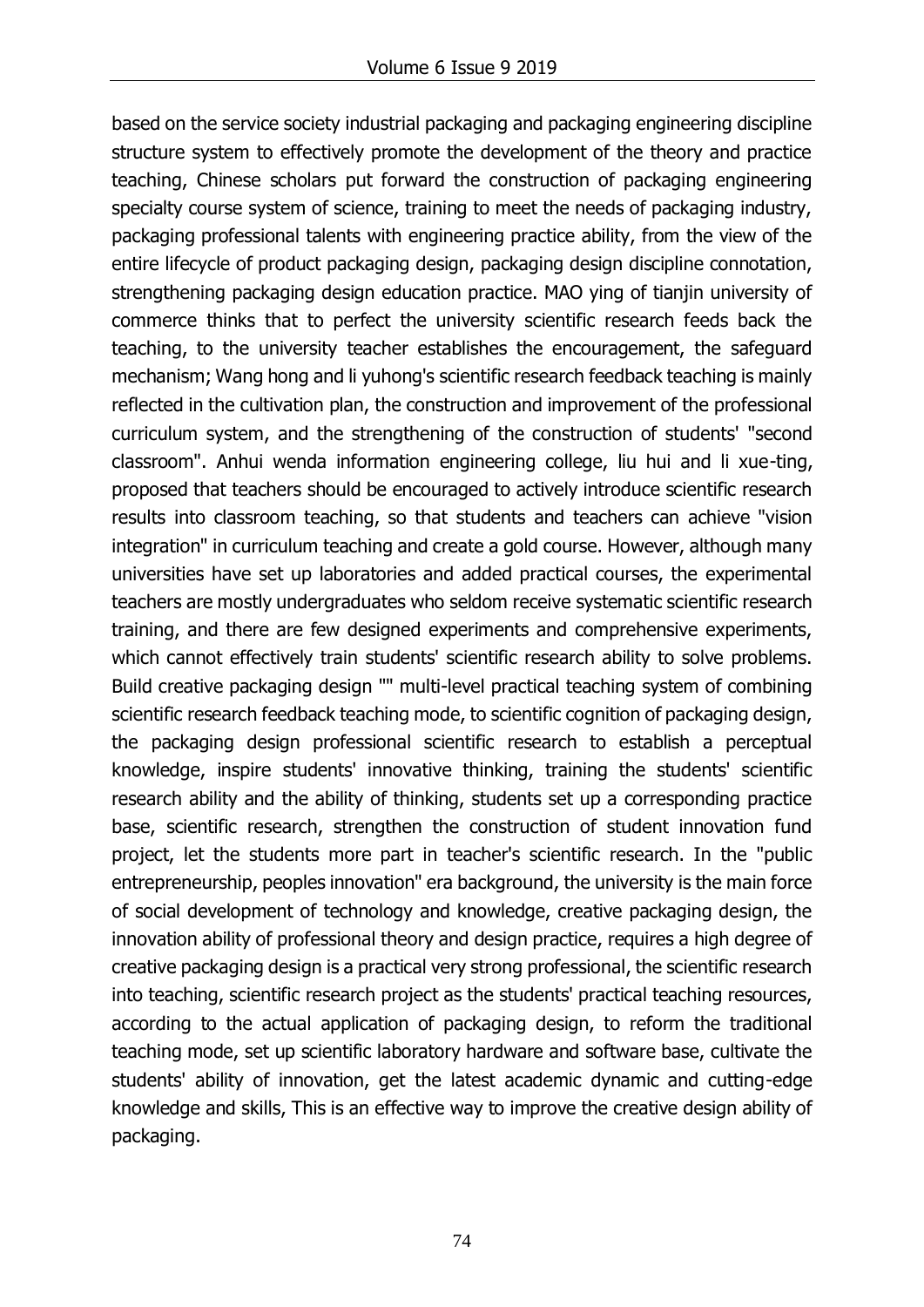### **2. Scientific research nurtures the promotion function of teaching**

Creative packaging design of the system of the discipline construction of professional knowledge is the main content of the course, as the foundation of teaching and is widely applied in the teaching process, through the course of the bond to become talents cultivation, scientific research and social service, knowledge inheritance of specific undertaker, also realized the value of scientific research, supporting the professional development. General secretary xi jinping has pointed out that the key for world-class universities is to attach importance to the ability of talents. Colleges and universities promote the development and progress of human society through curriculum teaching. Scientific research activities in colleges and universities are indispensable. Colleges and universities constantly enrich teaching contents and promote the improvement of teaching level based on teaching. Scientific research can promote the improvement of teaching quality in colleges and universities. It is an important step for teachers to increase knowledge reserve and update teaching resources, so as to continuously promote their knowledge level and teaching ability. Students should continue to learn the scientific research experience and knowledge of teachers, deepen the cognition of the major and the understanding of the society, and constantly improve the application skills. In terms of creative packaging design, packaging design research into teaching resources, to establish innovative packaging design research center, the packaging design research into teaching resources, consolidate design knowledge through the scientific research practice, and update and improve the learning knowledge system and set up scientific research platform, the scientific research as a teaching case to indoctrinate students, teach students scientific research methods and research programs, the editor of research achievements of the teaching material, deepen the cognition to the packaging design professional knowledge, students packaging designs to improve students' scientific research ability and innovation consciousness, strengthen students' logical thinking ability. For packaging design teachers, teachers need to explore the frontiers of packaging design, to accumulate teaching resources, and improve the students' knowledge level, teachers need to continuously for subject research, innovative scientific research, as much as possible to complete scientific and technological innovation, turn it into a theory, elaborated to knowledge, teach students, scientific research is a pursuit of knowledge for the future is unknown, packaging design professional teachers in colleges and universities need to raise the level of scientific research, in order to improve the level of teaching, scientific research is the starting point of industry knowledge and skills in indirect experience, on the basis of direct experience, innovation constantly improve teaching quality through scientific research, Adhere to scientific research feedback to promote teaching, scientific research innovation to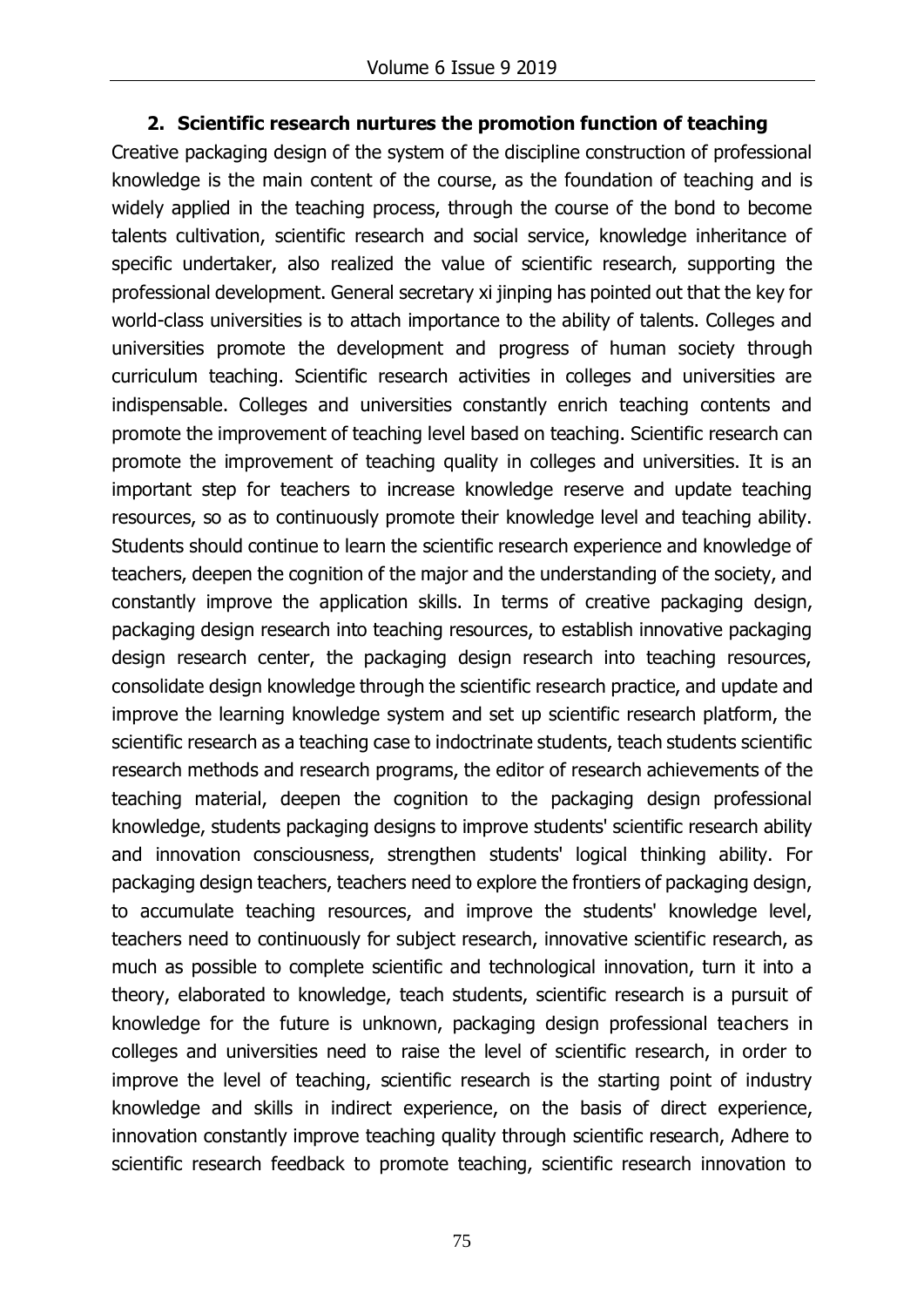accumulate teaching resources, provide teaching level, promote the packaging design professional creative innovation.

# **3. The creative design professional research feeding back the teaching problem research**

3.1 Too much emphasis is placed on scientific research and not enough on the reform of teaching methods.

Professional packaging design at present, many local colleges are widespread phenomenon of "heavy scientific research light teaching, importing, Dr And designer, a professor at the university of excessively consider highly educated and professional titles, emphasis on scientific research ability, weakened the attention to the teaching level, despise the teaching ability and design experience, the school teachers for the title does not pay attention to the classroom teaching methods innovation the scientific research as a standard of performance appraisal, not establishing scientific research feedback teaching system of rewards and punishments.

3.2 Scientific research results cannot be better introduced into classroom teaching. Achievements of scientific research into the teaching system is not sound, not to establish scientific research achievements feedback system of classroom teaching by discussion, there is no clear standard and evaluation mechanism, cannot arouse the enthusiasm of teachers' scientific research achievements into my teaching achievements, caused the scientific research resource utilization is insufficient, scientific research achievements into the depth and breadth of teaching resources is not enough. So, scientific research and the lack of deep going and applicability, the teaching contents, teaching methods and means lack of innovative, new achievements of scientific research cannot be added to the teaching resources, scientific research of the dynamic teaching model does not reflect the latest innovation, not enough coordination of scientific research and teaching, scientific research and teaching link is not compact, the construction of scientific research with no schools close coordination of the construction of the teaching, scientific research and teaching work interaction is not strong, the teachers' research form is single, always for personal purpose, declare subject, published a paper is associated with technical titles, the lack of communication with the research team and between enterprise development with social reality, The application is not strong, the depth of scientific research work is not enough, the lack of durability.

3.3 The sharing mechanism of scientific research platforms such as technical training room has not been established

Laboratory, training rooms in colleges and universities, infrastructure construction is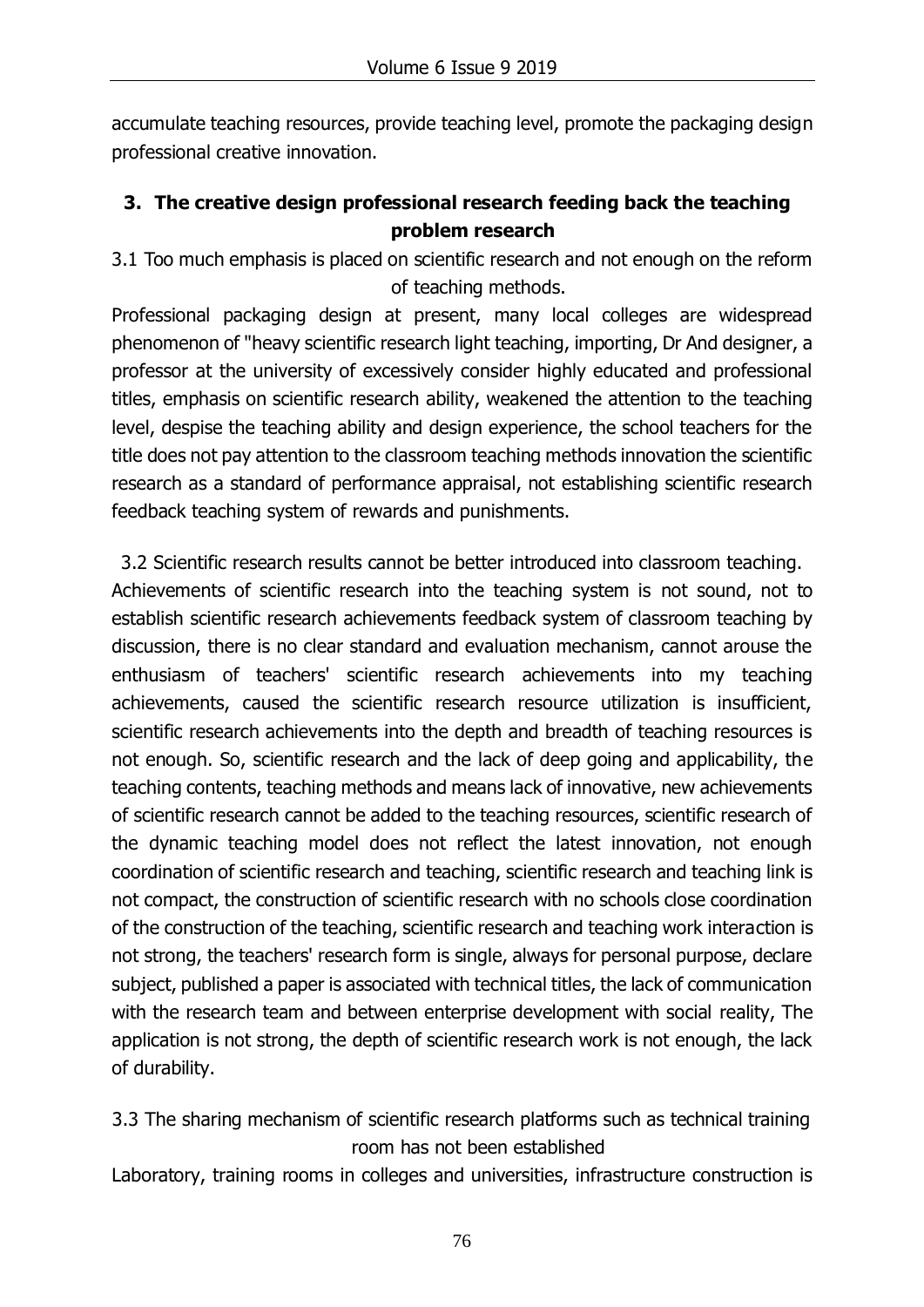restricting the further development of academic disciplines and skills training for students exist obstacles, need to integrate resources in college experimental teaching and research facilities, implementation of laboratory resources, comprehensive integration of experimental equipment of sharing, improve the utilization rate of laboratory, training room, the implementation of scientific research production, real docking platform, the construction of the packaging design characteristic discipline in colleges and universities, support the packaging discipline teaching, strengthening the construction of scientific research platform, organize students to view, practice and experiment, according to the characteristic of the packaging professional development and design professional teaching innovation, make good use of scientific research platform advantage resources, Support the development of packaging design specialty, enhance the teaching value of scientific research platform, establish effective management system and management mode of scientific research platform, and realize the optimization of teaching team and teaching resources.

# **4. Improvement strategy of "scientific research feeds teaching" for packaging creative design specialty**

4.1 Improve the teaching function of the scientific research platform in the major of packaging creative design.

(1) Colleges and universities should make overall planning for the teaching of packaging design, take measures to open the scientific research platform to students, enrich the teaching practice resources of packaging design by using the practical training equipment of the scientific research platform, improve the learning enthusiasm of students of packaging design resources, improve their knowledge system, and expand their design vision.

(2) Establish a multi-party scientific research platform for resource sharing

To establish creative packaging design professional development management system and operational mechanism, the scientific research platform for the overall planning, establish colleges and universities, government and enterprises to share the packaging design of scientific research platform (as shown in figure 1), innovative packaging design of the applied talents training will be combined with students' scientific research training and scientific research platform, using the university scientific research platform resources to strengthen students' ability to design and develop innovative ability.

Enrich the construction of training teachers on the scientific research platform. Research platform is an important component of university science and technology innovation system are gathered base of talents, and is beneficial to packaging design to carry out technological innovation, innovative packaging design, the construction of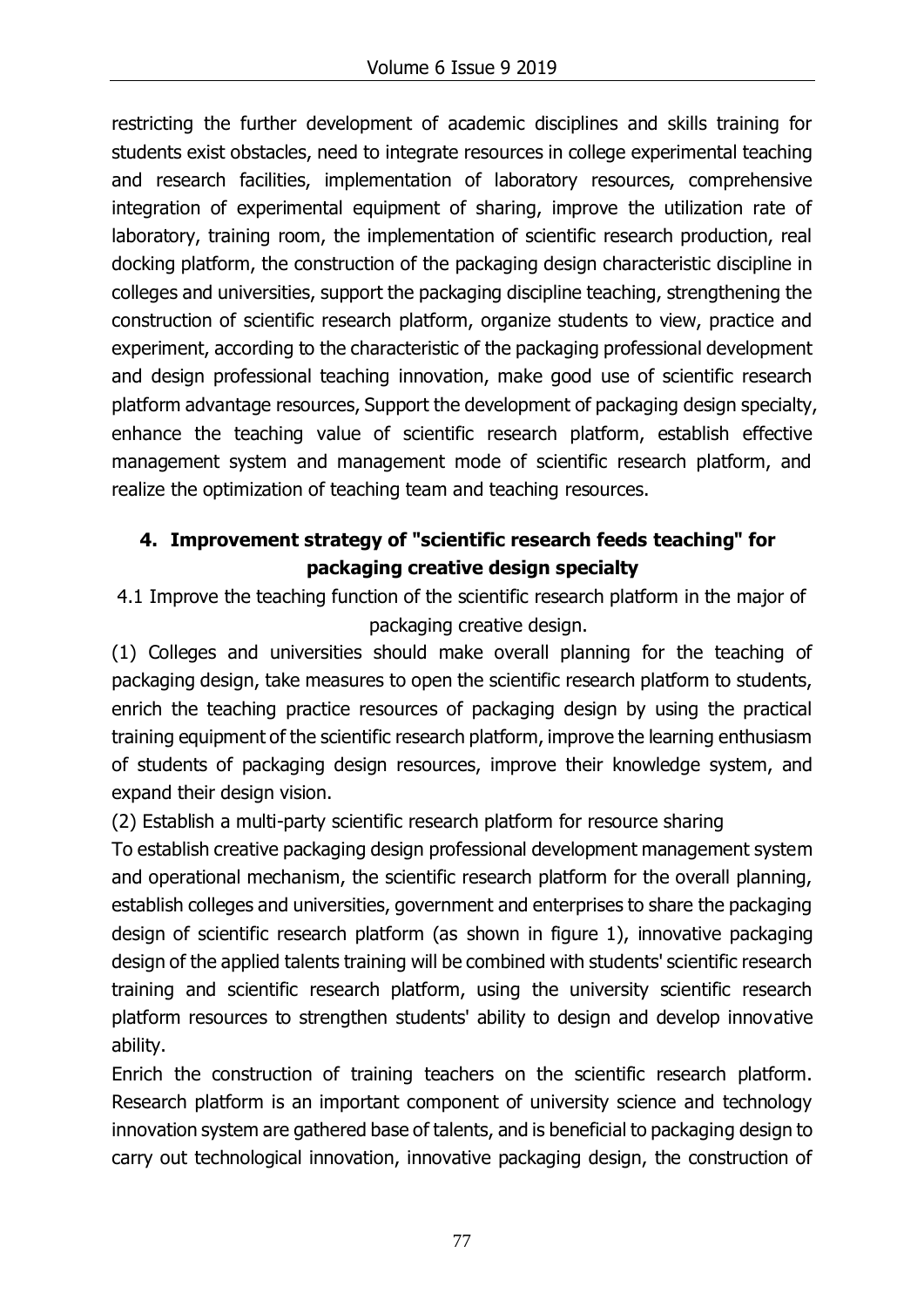packaging design industry forefront, strengthen the original innovation and research, cultivate discipline lead and characteristic discipline, support the development of packaging design, better social demand docking, scientific research platform is designed, the exploratory, developmental, physical and creative, through government cooperation between higher vocational colleges, based in scientific research platform, develop packaging design new materials research, development and enterprises and research institutes, and other enterprises and institutions closely integrated, Strengthening university scientific research platform for foreign service ability, improve scientific research and teacher's humanistic care and the policy support, stable team training teacher feedback to improve the teaching incentive mechanism, to abandon the thought of "scientific research light teaching", develop scientific research of feedback teaching performance appraisal system and incentive measures to further promote the ability of the school packaging design talent.





4.2 Strengthen the implementation strategy of enriching classroom teaching with scientific research achievements.

It is an effective way to enrich the teaching content and improve the teaching quality to introduce the scientific research results into the teaching content. In the concrete implementation process, local colleges and universities should establish an effective management mechanism for the transformation of scientific research results into teaching, formulate basic procedures and specific plans for the transformation of scientific research results, strengthen the evaluation and inspection of the introduction of scientific research results in the teaching process, and actively guide teachers to promote the orderly transformation of scientific research results into teaching resources. At the same time, we should strengthen the construction of incentive mechanism for the transformation of scientific research results into teaching, link the transformation of scientific research results into teaching resources with teachers'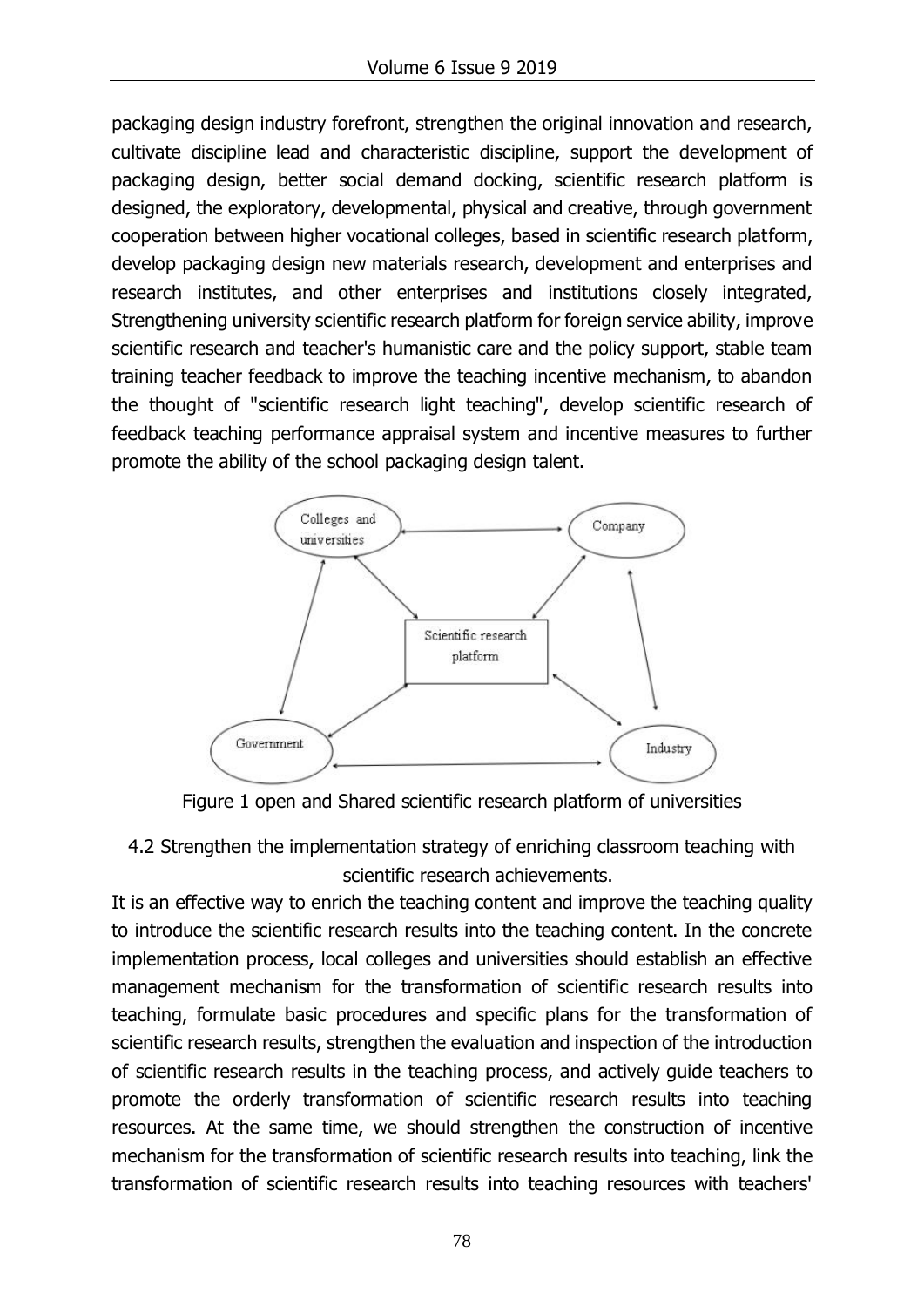professional title assessment, job promotion and professional assessment, promote the transformation of scientific research results in teaching, and give appropriate preference in funding investment and policy support. In addition, further expand the depth and breadth of the transformation of scientific research results. Teachers can choose the scientific research achievements with advanced theory and great practical significance in the research field as the form of elective courses to teach students the latest scientific research theories and developments. Or in the form of academic lectures to introduce their own research results and experience, explain the latest academic views and developments, improve students' interest in learning and enthusiasm. In addition, teachers in local colleges and universities can also introduce scientific research results into the construction of teaching materials. The textbooks compiled can fully reflect the frontier of professional knowledge, enhance the advancement of teaching content, and facilitate the cultivation of students' learning ability and thinking ability.

4.3 Improve the construction of freshman seminar for applied majors in colleges and universities

Seminars originated at Harvard University in the 1980s and gradually became the core curriculum of American universities. In China, tsinghua university was the first to establish the goal of combining teaching and research in talent training. In 2003, tsinghua university took the lead in opening students' seminar courses. Domestic ordinary colleges and universities are gradually popular.

(1) Perfect the technical education goal, professional packaging design seminar is designed to make students adapt to the technical transformation, around to determine the teaching objective design professional students, in order to cultivate applied talents, namely "take the student as the main body, teacher as the leading", build "series seminar" and "multi-level practical teaching system, scientific research and teaching feedback.

Seminar (2) the students to make students understanding of packaging design professional knowledge integrity, the design direction and development trend of packaging design professional knowledge seriously, keep up with the latest development of packaging design industry and technology, with rich practical experience of professional teachers undertake professional guidance, according to the characteristics of the design professional knowledge structure, and set up a series discussion topics, inspire students' thinking, students form their own cognitive and for discussion, so as to improve the teaching effect of professional packaging design seminar, training students habits of thinking and practical ability, able to enter the laboratory, training rooms and other related research and practice base, The proposed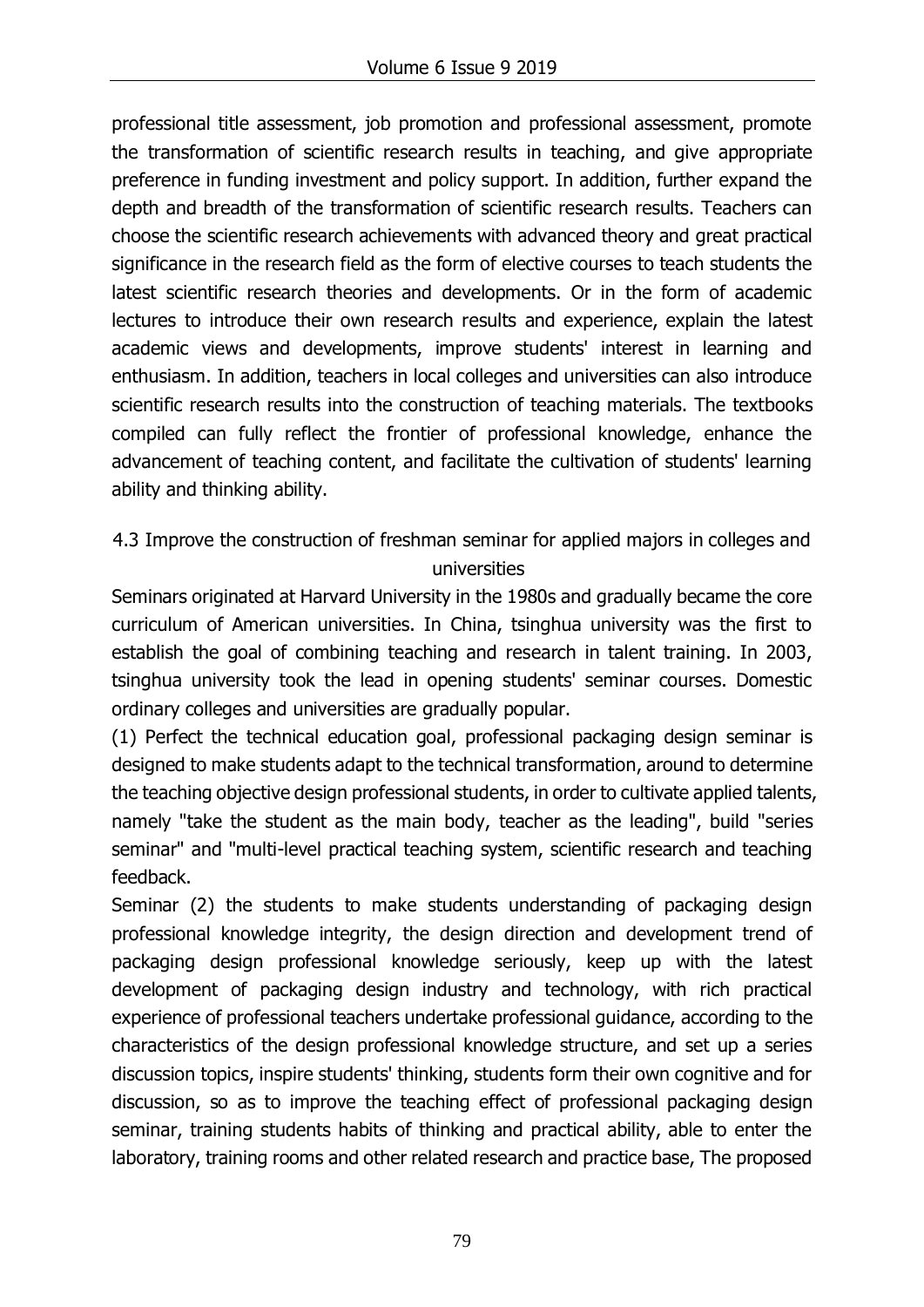topic of research teachers and scientific research project, with the aid of scientific research methods to inspire students' cognition of professional packaging design, to establish a study spirit and sense of self, and professional packaging design topic, design enterprise senior design talent to teaching positions, as a design teacher, can let students informed design new knowledge and new technology enterprise.

(3) Establish modular teaching of core courses of packaging design major

Information age, it is necessary to establish the information age packaging design and manufacturing model teaching, master packaging design automation programming, industry 4. 0 background packaging design and other teaching modules, through the packaging design industry basic situation research fashion design; Through the innovation of design mode packaging design customization, through packaging design automation tutorial to study the application of robot technology in packaging design; Through industry 4. 0 background research on packaging design model in the Internet era will set up various forms and close to the actual life of packaging design professional issues, cultivate students' innovative thinking and exploration spirit, improve the teaching effect of students' packaging design seminar course.

## **5. Establish a packaging creative design innovation center**

Through the establishment of packaging design theme innovation district promote research feedback teaching, strengthen the innovation of the university students' education, relying on the professional advantages of packaging design, packaging design of teachers' professional training room and resources, build the innovation in packaging design of university students' scientific and technological innovation comprehensive practice base, establishing science and technology innovation system and innovation base, packaging design research and feedback of teaching innovation, promote the professional packaging design in colleges and universities students scientific research innovation ability, with creative packaging design innovation center as the carrier, promoting the transformation of scientific research to update in time and packaging design five for routine teaching resources, through the packaging design course knowledge and experiment. Broaden the thinking mode of packaging design, improve the teachers' ability to feed back teaching through scientific research, improve the students' ability of scientific research and innovation, and establish a scientific research platform for packaging design. Teachers with high design level and experience in design practice will be introduced to participate in the construction of the innovation base, and school-enterprise joint guidance teams with strong scientific research ability will be established, such as full-time teachers team and design management research team. Strengthen innovation entrepreneurship competition, establish kechuang packaging design project, provide scientific theory and the practice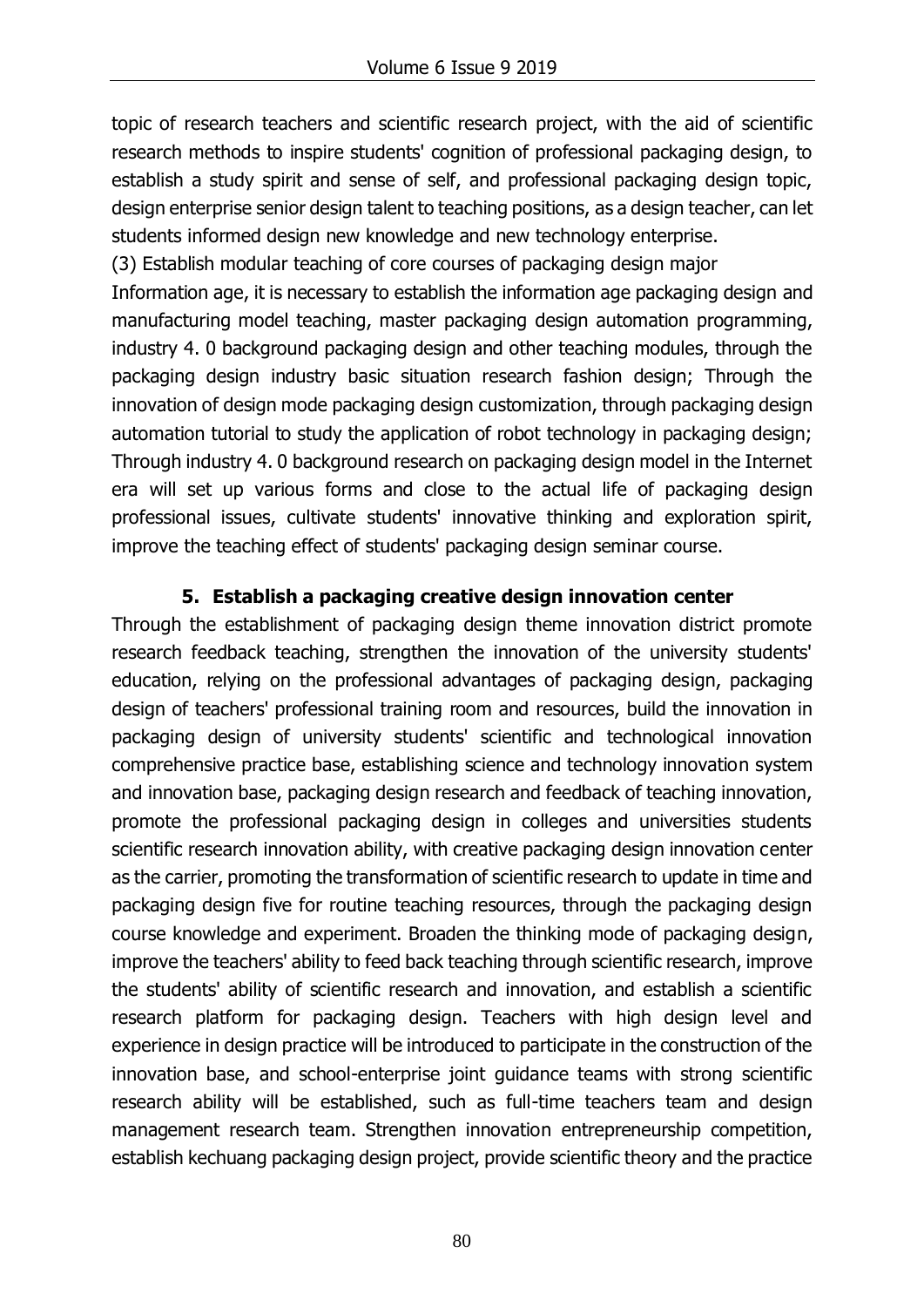teaching, arouse students' interest in declare innovation experiment plan, set up a training project library Internet  $+$  innovation and take an active part in the packaging design innovation contest, establishing creative packaging design innovation center multi-level research and combining the practical teaching system of feedback teaching system. Innovation center is a frontier in the field of packaging design disciplines, in the process of scientific research of feedback teaching, establish a scientific research project feedback training courses to packaging design innovation center will be in the process of scientific research frontier in professional course, professional course of packaging design innovation, makes the curriculum in line with the research direction of packaging design, based on innovation, reform the teaching of specialized courses research feedback teaching, make the packaging design teaching reform project layer, through the combination of theory and practice of packaging design theory of learning, to the packaging design and development, Until through the reasonable design and to the innovation center practice to complete the comprehensive understanding and application of packaging design knowledge. Set up the characteristic and serialized teaching material base of the innovation center, revise the professional teaching material of the practice experience of the innovation center, and form the characteristic and serialized teaching material of packaging practice combining with the characteristics of packaging practice. Through the study of packaging practice major, students develop their interest in the research direction of packaging practice major and innovative practice ability.

## **6. Establish a platform for the exchange of creative packaging design research results**

Packaging design research project is a scientific research team of the project results, by editing, make research literature, summarized earnestly plan implementation plan, strengthen the scientific research and data analysis, detailed design, project implementation innovation projects, the proper way to research the necessary scientific research quality, guide students to carry out innovative research of the project, understand the process of scientific research project, improve the students' scientific research level, enhance the scientific research project of the sacred sense of mission. Through the study of the written summary of achievements of scientific research team of the project results show, in the scientific research platform propaganda, regularly invited to packaging design industry leader to visit the guidance, the combination of school education and packaging design research institutions, and independent scientific research institutions and large and medium-sized enterprises outside the scientific research departments, enhance the enthusiasm of students' participation in scientific research project, timely understanding of frontier problems in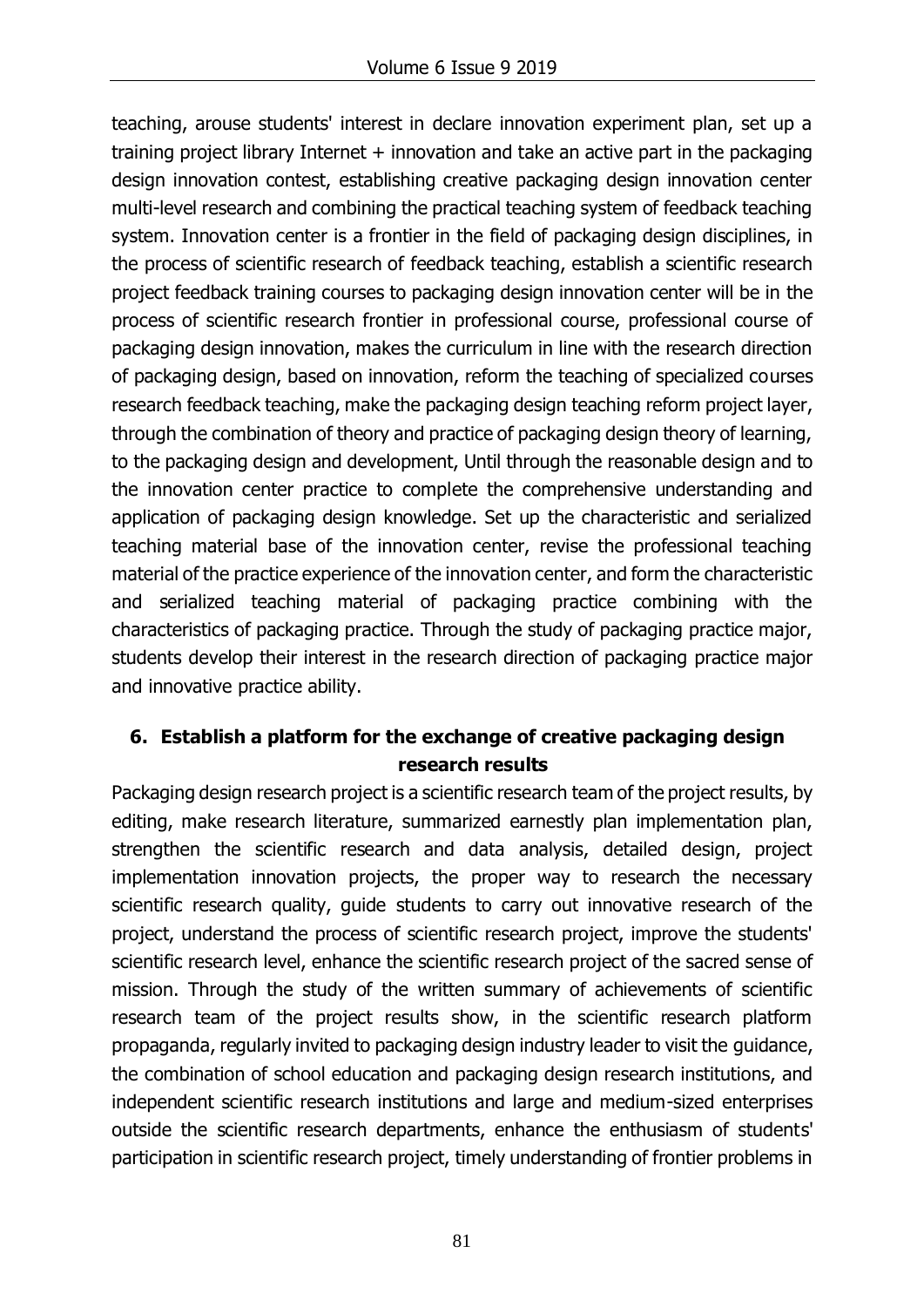the development of packaging design industry, actively engage in creative packaging design, etc, to try and attract better packaging design invest cooperation development and industrialization of enterprises and schools, universities and scientific research and innovation center to provide financial support, Make project results of teaching cases, can support more students entrepreneurship, through professional packaging design innovation practice teaching, let the students to better participate in the actual research project, design ability, cultivate the students to study carefully established in accordance with the project team, strengthen the team cooperation ability, the head of the team to lead the whole team, improve the guidance teachers and students to participate in communication, make the implementation of the college students' scientific research training plan better. It is very important for students to share scientific research results on the exchange platform and solve problems in the scientific research process.

#### **7. Conclusion**

Through the creative packaging design professional scientific research of feedback teaching, the packaging design research into the teaching resources in time, organize students to participate in the packaging design of scientific research, teaching condition of support for students, students to participate in close professional packaging design professional frontier science research, and scientific research into the teaching material, can not only broaden the students' knowledge, and can improve the packaging of students use knowledge to solve practical design problems. In the packaging creative design professional education, teaching and scientific research should be combined. Through the joint efforts of schools and research institutes, students should be the main body to carry out the project scientific research, play the forefront role of the project, and timely meet the social needs of the packaging design industry. Creative packaging design professional scientific research feedback teaching, teaching and scientific research collaboration between the two sides need to establish a benign operation mechanism, and continuously explore research feedback teaching mode, setting up and series packaging design teaching material library, cooperate with packaging design professional course teaching mode innovation, help students comprehensive understanding of the packaging design and creative design professional knowledge, students learning through theory and practice of packaging design is to learn the professional knowledge, and cultivate the ability of design, constantly strengthen the innovative research, training students' research interest in packaging design professional research direction and practice innovation ability, For the society to train more high-quality packaging creative design professionals.